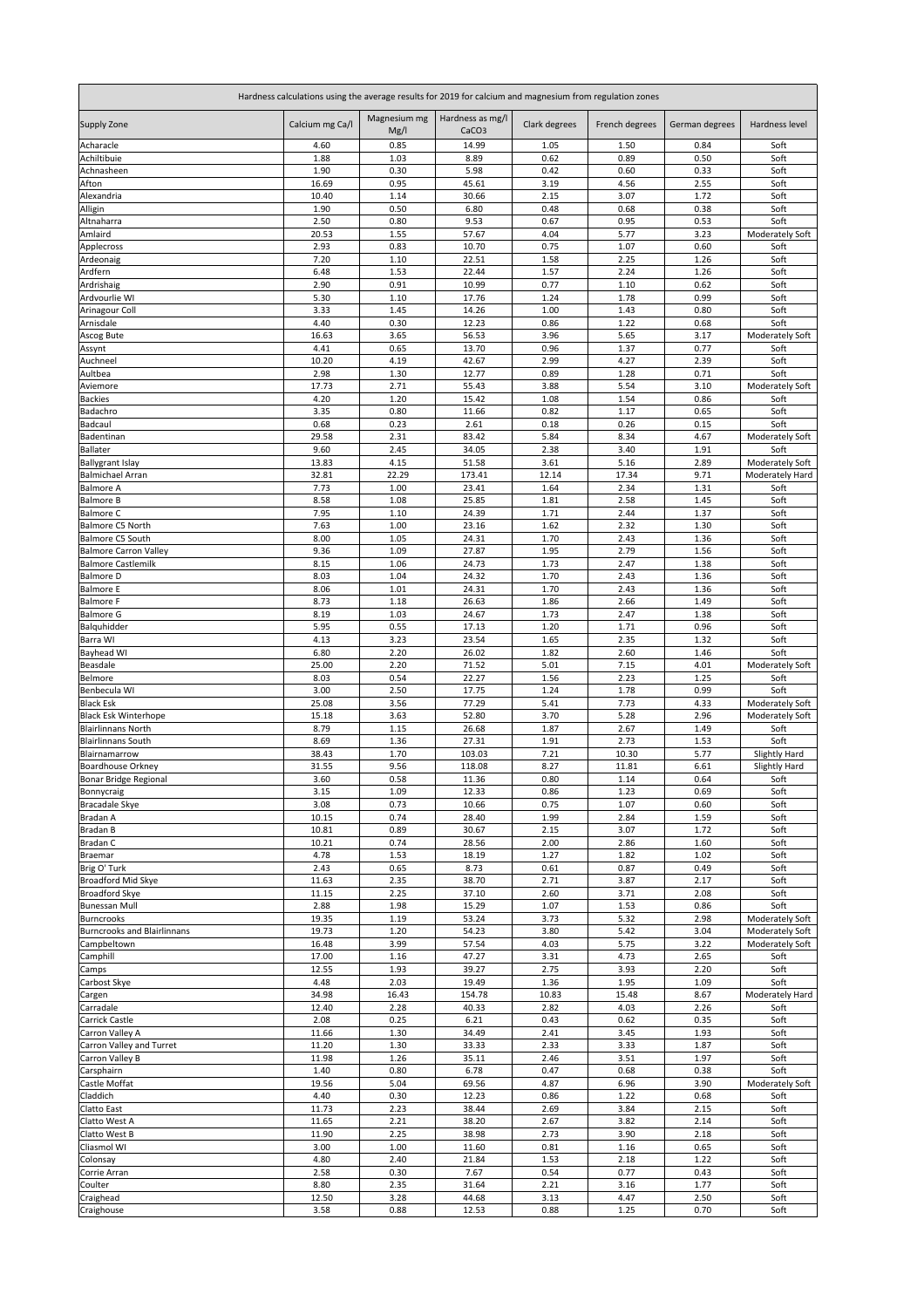| Craignure Mull                 | 2.53           | 0.63         | 8.88            | 0.62         | 0.89          | 0.50         | Soft                  |
|--------------------------------|----------------|--------------|-----------------|--------------|---------------|--------------|-----------------------|
| Crathie                        | 9.30           | 1.30         | 28.58           | 2.00         | 2.86          | 1.60         | Soft                  |
| Crianlarich                    | 1.83           | 0.23         | 5.49            | 0.38         | 0.55          | 0.31         | Soft                  |
| Daer A                         | 11.56          | 1.00         | 33.01           | 2.31         | 3.30          | 1.85         | Soft                  |
| Daer B                         | 11.36<br>11.35 | 0.96<br>0.99 | 32.35<br>32.42  | 2.26<br>2.27 | 3.24<br>3.24  | 1.81<br>1.82 | Soft<br>Soft          |
| Daer C<br>Daer Camps A         | 12.04          | 1.91         | 37.94           | 2.66         | 3.79          | 2.12         | Soft                  |
| Daer Camps B                   | 11.56          | 1.15         | 33.62           | 2.35         | 3.36          | 1.88         | Soft                  |
| Daer Coulter                   | 11.41          | 0.99         | 32.58           | 2.28         | 3.26          | 1.82         | Soft                  |
| DALMALLY                       | 1.05           | 0.98         | 6.62            | 0.46         | 0.66          | 0.37         | Soft                  |
| Dalwhinnie                     | 11.40          | 0.80         | 31.78           | 2.22         | 3.18          | 1.78         | Soft                  |
| Dervaig Mull                   | 2.00           | 1.60         | 11.56           | 0.81         | 1.16          | 0.65         | Soft                  |
| Dhu Loch Bute                  | 4.48           | 1.95         | 19.18           | 1.34         | 1.92          | 1.07         | Soft                  |
| Diabeg                         | 10.40          | 3.40         | 39.94           | 2.80         | 3.99          | 2.24         | Soft                  |
| Dornoch                        | 17.58          | 1.30         | 49.27           | 3.45         | 4.93          | 2.76         | Soft                  |
| Dougliehill                    | 17.30          | 1.13         | 47.86           | 3.35         | 4.79          | 2.68         | Soft                  |
| Drimnin                        | 3.70           | 2.00         | 17.45           | 1.22         | 1.75          | 0.98         | Soft                  |
| Drumbeg                        | 2.88           | 1.25         | 12.31           | 0.86         | 1.23          | 0.69         | Soft                  |
| Durness                        | 35.95          | 12.15        | 139.69          | 9.78         | 13.97         | 7.82         | Slightly Hard         |
| Earlish Skye                   | 6.48           | 4.08         | 32.90           | 2.30         | 3.29          | 1.84         | Soft                  |
| Eday Orkney                    | 55.50          | 17.65        | 211.12          | 14.78        | 21.11         | 11.82        | Moderately Hard       |
| Eela Water Shetland            | 7.75           | 1.86         | 27.01           | 1.89         | 2.70          | 1.51         | Soft                  |
| Eredine                        | 2.10           | 0.30         | 6.48            | 0.45         | 0.65          | 0.36         | Soft                  |
| Fair Isle Shetland             | 59.10          | 14.70        | 208.02          | 14.56        | 20.80         | 11.65        | Moderately Hard       |
| Fetlar Shetland                | 4.40           | 8.10         | 44.21           | 3.09         | 4.42          | 2.48         | Soft                  |
| Finlas<br>Forehill             | 3.58<br>35.94  | 1.00<br>6.76 | 13.04<br>117.57 | 0.91<br>8.23 | 1.30<br>11.76 | 0.73<br>6.58 | Soft<br>Slightly Hard |
|                                | 7.68           | 2.10         | 27.80           | 1.95         | 2.78          | 1.56         | Soft                  |
| Fort Augustus<br>Fort William  | 26.39          | 2.21         | 75.04           | 5.25         | 7.50          | 4.20         | Moderately Soft       |
| Foula Shetland                 | 27.50          | 6.90         | 97.04           | 6.79         | 9.70          | 5.43         | Moderately Soft       |
| Geocrab WI                     | 1.33           | 1.43         | 9.16            | 0.64         | 0.92          | 0.51         | Soft                  |
| Gigha                          | 9.70           | 3.25         | 37.58           | 2.63         | 3.76          | 2.10         | Soft                  |
| Glenconvinth                   | 4.56           | 0.91         | 15.15           | 1.06         | 1.51          | 0.85         | Soft                  |
| Glencorse A                    | 10.95          | 1.49         | 33.47           | 2.34         | 3.35          | 1.87         | Soft                  |
| Glencorse B                    | 11.25          | 1.53         | 34.38           | 2.41         | 3.44          | 1.93         | Soft                  |
| Glencorse C                    | 11.05          | 1.51         | 33.83           | 2.37         | 3.38          | 1.89         | Soft                  |
| Glencorse D                    | 11.30          | 1.50         | 34.40           | 2.41         | 3.44          | 1.93         | Soft                  |
| Glencorse E                    | 11.00          | 1.53         | 33.75           | 2.36         | 3.38          | 1.89         | Soft                  |
| Glendale Skye                  | 5.83           | 4.05         | 31.17           | 2.18         | 3.12          | 1.75         | Soft                  |
| Glendevon A                    | 14.89          | 2.24         | 46.39           | 3.25         | 4.64          | 2.60         | Soft                  |
| Glendevon B                    | 15.29          | 2.21         | 47.29           | 3.31         | 4.73          | 2.65         | Soft                  |
| Glendevon/Glenfarg/Kinnesswood | 18.09          | 3.14         | 58.08           | 4.07         | 5.81          | 3.25         | Moderately Soft       |
| Glenelg                        | 3.53           | 0.28         | 9.94            | 0.70         | 0.99          | 0.56         | Soft                  |
| Glenfarg                       | 19.45          | 3.90         | 64.62           | 4.52         | 6.46          | 3.62         | Moderately Soft       |
| Glenfarg/Kinnesswood A         | 20.55          | 4.43         | 69.52           | 4.87         | 6.95          | 3.89         | Moderately Soft       |
| Glenfarg/Kinnesswood B         | 20.48          | 4.08         | 67.90           | 4.75         | 6.79          | 3.80         | Moderately Soft       |
| Glengap                        | 13.58          | 1.05         | 38.24           | 2.68         | 3.82          | 2.14         | Soft                  |
| Glenlatterach<br>Glenuig       | 43.10<br>2.50  | 1.53<br>0.40 | 114.00<br>7.89  | 7.98<br>0.55 | 11.40<br>0.79 | 6.38<br>0.44 | Slightly Hard<br>Soft |
| Govig WI                       | 2.60           | 1.60         | 13.06           | 0.91         | 1.31          | 0.73         | Soft                  |
| Greenock                       | 15.90          | 1.09         | 44.21           | 3.09         | 4.42          | 2.48         | Soft                  |
| Herricks                       | 20.78          | 3.99         | 68.29           | 4.78         | 6.83          | 3.82         | Moderately Soft       |
| Hopes                          | 15.98          | 5.90         | 64.13           | 4.49         | 6.41          | 3.59         | Moderately Soft       |
| Howden                         | 17.34          | 5.20         | 64.66           | 4.53         | 6.47          | 3.62         | Moderately Soft       |
| <b>Hoy Calder</b>              | 27.18          | 5.91         | 92.18           | 6.45         | 9.22          | 5.16         | Moderately Soft       |
| Hushinish WI                   | 5.50           | 1.50         | 19.90           | 1.39         | 1.99          | 1.11         | Soft                  |
| Inchlaggan                     | 2.50           | 0.50         | 8.30            | 0.58         | 0.83          | 0.46         | Soft                  |
| Innerleithen                   | 30.48          | 7.28         | 106.02          | 7.42         | 10.60         | 5.94         | Slightly Hard         |
| Inverary                       | 1.95           | 0.83         | 8.26            | 0.58         | 0.83          | 0.46         | Soft                  |
| Invercannie                    | 8.61           | 1.28         | 26.76           | 1.87         | 2.68          | 1.50         | Soft                  |
| Invergarry                     | 1.53           | 0.10         | 4.22            | 0.30         | 0.42          | 0.24         | Soft                  |
| Invermoriston                  | 7.03           | 0.65         | 20.23           | 1.42         | 2.02          | 1.13         | Soft                  |
| Inverness                      | 10.45          | 1.26         | 31.30           | 2.19         | 3.13          | 1.75         | Soft                  |
| Kaim Lochwinnoch               | 17.89          | 1.13         | 49.33           | 3.45         | 4.93          | 2.76         | Soft                  |
| Kenmore                        | 38.55          | 6.88         | 124.56          | 8.72         | 12.46         | 6.98         | Slightly Hard         |
| Kettleton                      | 11.01          | 4.05         | 44.14           | 3.09         | 4.41          | 2.47         | Soft                  |
| Kilberry                       | 7.90           | 2.30         | 29.18           | 2.04         | 2.92          | 1.63         | Soft                  |
| Kilchoan                       | 3.80           | 2.30         | 18.93           | 1.33         | 1.89          | 1.06         | Soft                  |
| Killiecrankie<br>Killin        | 18.90<br>8.15  | 1.40         | 52.99           | 3.71         | 5.30          | 2.97         | Moderately Soft       |
|                                |                | 0.70<br>1.20 | 23.25<br>14.05  | 1.63<br>0.98 | 2.32<br>1.40  | 1.30<br>0.79 | Soft<br>Soft          |
| Killylour<br>Kilmaluag Skye    | 3.65<br>11.00  | 3.78         | 42.98           | 3.01         | 4.30          | 2.41         | Soft                  |
| Kimelford                      | 6.03           | 0.93         | 18.86           | 1.32         | 1.89          | 1.06         | Soft                  |
| Kinloch Rannoch                | 6.50           | 1.50         | 22.40           | 1.57         | 2.24          | 1.25         | Soft                  |
| Kinlochbervie                  | 3.48           | 0.73         | 11.66           | 0.82         | 1.17          | 0.65         | Soft                  |
| Kinlochewe                     | 1.43           | 0.27         | 4.66            | 0.33         | 0.47          | 0.26         | Soft                  |
| Kinlochleven                   | 2.18           | 0.33         | 6.77            | 0.47         | 0.68          | 0.38         | Soft                  |
| Kirkbister Orkney              | 29.63          | 8.89         | 110.50          | 7.74         | 11.05         | 6.19         | Slightly Hard         |
| Kirkmichael                    | 3.78           | 1.15         | 14.15           | 0.99         | 1.42          | 0.79         | Soft                  |
| Kyle of Lochalsh               | 3.68           | 1.73         | 16.26           | 1.14         | 1.63          | 0.91         | Soft                  |
| Kylesku                        | 1.70           | 0.70         | 7.12            | 0.50         | 0.71          | 0.40         | Soft                  |
| Laggan Bridge                  | 29.20          | 1.80         | 80.38           | 5.63         | 8.04          | 4.50         | Moderately Soft       |
| Laid                           | 1.50           | 0.70         | 6.62            | 0.46         | 0.66          | 0.37         | Soft                  |
| Larchfield                     | 37.09          | 17.79        | 165.65          | 11.60        | 16.56         | 9.28         | Moderately Hard       |
| Lerwick Shetland               | 18.67          | 4.09         | 63.43           | 4.44         | 6.34          | 3.55         | Moderately Soft       |
| Lintrathen                     | 9.63           | 1.75         | 31.24           | 2.19         | 3.12          | 1.75         | Soft                  |
| Lismore Primary School         | 111.30         | 3.30         | 291.78          | 20.42        | 29.18         | 16.34        | Hard                  |
| Loch Eck<br>Lochaline          | 8.16           | 0.86         | 23.94           | 1.68         | 2.39          | 1.34         | Soft                  |
|                                | 4.80           | 2.03         | 20.30           | 1.42         | 2.03          | 1.14         | Soft                  |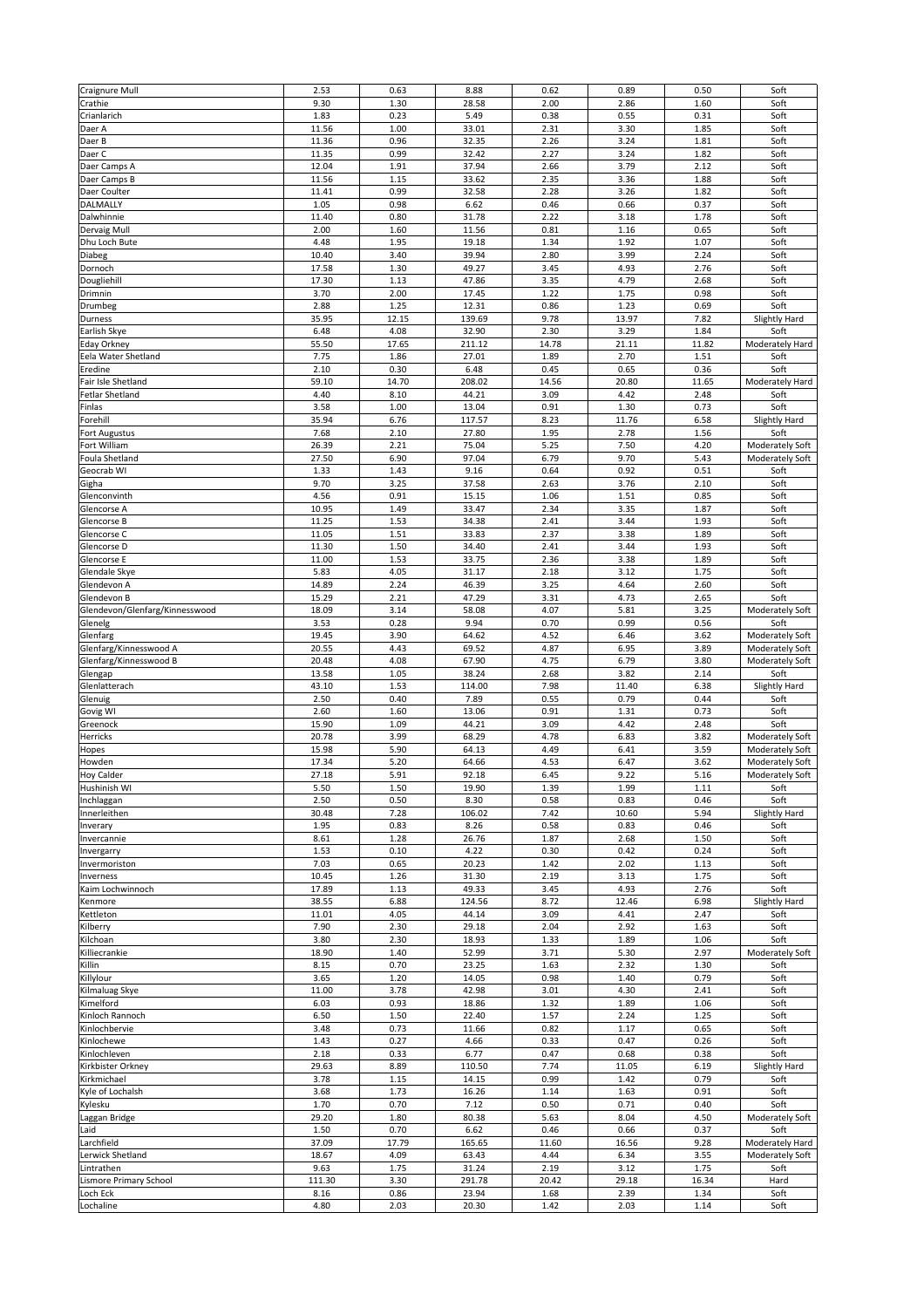| Lochcarron                                | 3.23   | 0.80  | 11.34  | 0.79  | 1.13  | 0.64  | Soft                    |
|-------------------------------------------|--------|-------|--------|-------|-------|-------|-------------------------|
|                                           | 5.03   |       |        | 1.07  | 1.53  | 0.86  |                         |
| .ochearnhead                              |        | 0.68  | 15.33  |       |       |       | Soft                    |
| .ochgoilhead                              | 2.20   | 0.30  | 6.73   | 0.47  | 0.67  | 0.38  | Soft                    |
| .ochinvar                                 | 11.26  | 1.45  | 34.10  | 2.39  | 3.41  | 1.91  | Soft                    |
| .ochinver                                 | 4.13   | 1.60  | 16.87  | 1.18  | 1.69  | 0.94  | Soft                    |
|                                           | 15.30  | 1.65  | 45.02  | 3.15  | 4.50  | 2.52  | Soft                    |
| ochmaddy WI                               |        |       |        |       |       |       |                         |
| ochranza Arran.                           | 2.18   | 0.23  | 6.36   | 0.45  | 0.64  | 0.36  | Soft                    |
| omond Hills                               | 22.13  | 5.48  | 77.76  | 5.44  | 7.78  | 4.35  | Moderately Soft         |
| omond Hills/Newton of Lathrisk/Knowshead. | 27.75  | 15.44 | 132.67 | 9.29  | 13.27 | 7.43  | Slightly Hard           |
|                                           |        |       |        |       |       |       |                         |
| umsden.                                   | 31.65  | 3.13  | 91.94  | 6.44  | 9.19  | 5.15  | Moderately Soft         |
| Mallaig                                   | 2.63   | 1.53  | 12.82  | 0.90  | 1.28  | 0.72  | Soft                    |
| Mannofield East                           | 10.89  | 1.51  | 33.42  | 2.34  | 3.34  | 1.87  | Soft                    |
| Mannofield North                          | 10.44  | 1.50  | 32.24  | 2.26  | 3.22  | 1.81  | Soft                    |
|                                           |        |       |        |       |       |       |                         |
| Mannofield South                          | 10.73  | 1.49  | 32.91  | 2.30  | 3.29  | 1.84  | Soft                    |
| Mannofield West                           | 10.79  | 1.41  | 32.76  | 2.29  | 3.28  | 1.83  | Soft                    |
| Mannofield/Turriff/Invercannie            | 10.89  | 1.56  | 33.63  | 2.35  | 3.36  | 1.88  | Soft                    |
| Manse St                                  | 10.10  | 3.84  | 40.98  | 2.87  | 4.10  | 2.30  | Soft                    |
|                                           |        |       |        |       |       |       |                         |
| Marchbank A                               | 5.80   | 1.04  | 18.75  | 1.31  | 1.88  | 1.05  | Soft                    |
| Marchbank B                               | 6.43   | 1.19  | 20.93  | 1.47  | 2.09  | 1.17  | Soft                    |
| Meavaig WI                                | 2.20   | 0.60  | 7.96   | 0.56  | 0.80  | 0.45  | Soft                    |
|                                           | 5.56   |       | 16.62  |       |       | 0.93  |                         |
| Milngavie C1                              |        | 0.66  |        | 1.16  | 1.66  |       | Soft                    |
| Milngavie C2                              | 6.36   | 0.71  | 18.83  | 1.32  | 1.88  | 1.05  | Soft                    |
| Milngavie C3                              | 5.68   | 0.68  | 16.96  | 1.19  | 1.70  | 0.95  | Soft                    |
| Milngavie C4                              | 5.63   | 0.66  | 16.78  | 1.17  | 1.68  | 0.94  | Soft                    |
|                                           |        |       |        |       |       |       |                         |
| Milngavie Gorbals                         | 5.70   | 0.66  | 16.97  | 1.19  | 1.70  | 0.95  | Soft                    |
| Milngavie M1                              | 5.64   | 0.66  | 16.81  | 1.18  | 1.68  | 0.94  | Soft                    |
| Milngavie M2                              | 5.63   | 0.66  | 16.78  | 1.17  | 1.68  | 0.94  | Soft                    |
| Milngavie M3                              |        |       |        | 1.27  | 1.82  | 1.02  | Soft                    |
|                                           | 6.01   | 0.76  | 18.16  |       |       |       |                         |
| Milngavie M4c                             | 5.99   | 0.74  | 17.99  | 1.26  | 1.80  | 1.01  | Soft                    |
| Milngavie M4d                             | 5.95   | 0.74  | 17.90  | 1.25  | 1.79  | 1.00  | Soft                    |
| Milngavie M5 Drumchapel North             | 7.30   | 0.93  | 22.04  | 1.54  | 2.20  | 1.23  | Soft                    |
|                                           |        |       |        |       |       |       | Soft                    |
| Milngavie M5 Drumchapel South             | 5.68   | 0.70  | 17.06  | 1.19  | 1.71  | 0.96  |                         |
| Milngavie M5 Renfrew                      | 5.70   | 0.68  | 17.02  | 1.19  | 1.70  | 0.95  | Soft                    |
| Moffat                                    | 23.58  | 8.95  | 95.63  | 6.69  | 9.56  | 5.36  | Moderately Soft         |
| Muirdykes                                 | 7.94   | 2.10  | 28.45  | 1.99  | 2.85  | 1.59  | Soft                    |
|                                           |        |       |        |       |       |       |                         |
| Ness WI                                   | 0.85   | 1.58  | 8.58   | 0.60  | 0.86  | 0.48  | Soft                    |
| Newcastleton                              | 58.23  | 19.93 | 227.26 | 15.91 | 22.73 | 12.73 | Moderately Hard         |
| Newmore                                   | 2.29   | 0.69  | 8.54   | 0.60  | 0.85  | 0.48  | Soft                    |
| Newmore B                                 | 1.91   | 0.78  | 7.96   | 0.56  | 0.80  | 0.45  | Soft                    |
|                                           |        |       |        |       |       |       |                         |
| North Hoy Orkney                          | 7.50   | 2.60  | 29.41  | 2.06  | 2.94  | 1.65  | Soft                    |
| North Ronaldsay Orkney                    | 113.90 | 24.80 | 386.43 | 27.05 | 38.64 | 21.64 | <b>Excessively Hard</b> |
| Orasay WI                                 | 2.03   | 1.83  | 12.55  | 0.88  | 1.25  | 0.70  | Soft                    |
|                                           |        |       |        |       |       |       |                         |
| Osedale Skye                              | 11.90  | 3.78  | 45.23  | 3.17  | 4.52  | 2.53  | Soft                    |
| Oykel Bridge                              | 5.40   | 1.50  | 19.65  | 1.38  | 1.97  | 1.10  | Soft                    |
| Papa Stour Shetland                       | 9.10   | 5.10  | 43.66  | 3.06  | 4.37  | 2.44  | Soft                    |
| Pateshill                                 | 21.59  | 2.23  | 63.09  | 4.42  | 6.31  | 3.53  | Moderately Soft         |
|                                           |        |       |        |       |       |       |                         |
| Penwhapple                                | 18.91  | 2.69  | 58.30  | 4.08  | 5.83  | 3.26  | Moderately Soft         |
| Penwhirn                                  | 13.91  | 1.51  | 40.98  | 2.87  | 4.10  | 2.30  | Soft                    |
| Perth                                     | 17.44  | 2.01  | 51.85  | 3.63  | 5.18  | 2.90  | Moderately Soft         |
|                                           |        |       |        |       |       |       |                         |
| Picketlaw                                 | 23.94  | 1.41  | 65.64  | 4.59  | 6.56  | 3.68  | Moderately Soft         |
| Poolewe                                   | 0.90   | 0.55  | 4.51   | 0.32  | 0.45  | 0.25  | Soft                    |
| Port Charlotte Islay                      | 4.20   | 2.03  | 18.80  | 1.32  | 1.88  | 1.05  | Soft                    |
| Portree Torvaig Skye                      | 8.95   | 1.03  | 26.58  | 1.86  | 2.66  | 1.49  | Soft                    |
|                                           |        |       |        |       |       |       |                         |
| Raasay Skye                               | 19.23  | 7.18  | 77.48  | 5.42  | 7.75  | 4.34  | Moderately Soft         |
| Rawburn                                   | 21.45  | 5.50  | 76.18  | 5.33  | 7.62  | 4.27  | Moderately Soft         |
| Rhenigidale WI                            | 3.50   | 0.90  | 12.44  | 0.87  | 1.24  | 0.70  | Soft                    |
| Ringford/Glengap                          | 16.85  | 3.05  | 54.63  | 3.82  | 5.46  | 3.06  | Moderately Soft         |
|                                           |        |       |        |       |       |       |                         |
| Roberton                                  | 19.15  | 3.88  | 63.76  | 4.46  | 6.38  | 3.57  | Moderately Soft         |
| Rosebery A                                | 13.16  | 2.40  | 42.75  | 2.99  | 4.27  | 2.39  | Soft                    |
| Rosebery B                                | 9.77   | 1.49  | 30.53  | 2.14  | 3.05  | 1.71  | Soft                    |
|                                           | 21.41  | 5.73  | 77.00  | 5.39  | 7.70  | 4.31  | Moderately Soft         |
| Rosebery/Castle Moffat                    |        |       |        |       |       |       |                         |
| Rosebery/Hopes                            | 9.18   | 1.73  | 30.01  | 2.10  | 3.00  | 1.68  | Soft                    |
| Rousay Orkney                             | 64.00  | 27.40 | 272.34 | 19.06 | 27.23 | 15.25 | Hard                    |
| Saddell                                   | 24.60  | 7.30  | 91.43  | 6.40  | 9.14  | 5.12  | Moderately Soft         |
| Sanday Orkney                             | 45.15  | 15.63 | 176.94 | 12.39 | 17.69 | 9.91  | Moderately Hard         |
|                                           |        |       |        |       |       |       |                         |
| Sanna                                     | 6.70   | 4.70  | 36.02  | 2.52  | 3.60  | 2.02  | Soft                    |
| Savelbeg                                  | 2.63   | 1.48  | 12.61  | 0.88  | 1.26  | 0.71  | Soft                    |
| Scourie                                   | 3.38   | 1.85  | 16.02  | 1.12  | 1.60  | 0.90  | Soft                    |
| Shieldaig                                 | 2.55   | 0.58  | 8.73   | 0.61  | 0.87  | 0.49  | Soft                    |
|                                           |        |       |        |       |       |       |                         |
| Skerries Shetland                         | 4.40   | 3.50  | 25.35  | 1.77  | 2.54  | 1.42  | Soft                    |
| South Hoy Orkney                          | 5.15   | 3.45  | 27.02  | 1.89  | 2.70  | 1.51  | Soft                    |
| South Uist WI                             | 2.08   | 2.00  | 13.39  | 0.94  | 1.34  | 0.75  | Soft                    |
| Spynie                                    | 34.81  | 1.91  | 94.87  | 6.64  | 9.49  | 5.31  | Moderately Soft         |
|                                           |        |       |        |       |       |       |                         |
| <b>Staffin Skye</b>                       | 10.78  | 1.58  | 33.40  | 2.34  | 3.34  | 1.87  | Soft                    |
| Stoer                                     | 3.48   | 1.63  | 15.35  | 1.07  | 1.54  | 0.86  | Soft                    |
| Stornoway WI                              | 0.79   | 1.18  | 6.79   | 0.48  | 0.68  | 0.38  | Soft                    |
| Strathyre                                 | 4.60   | 0.78  | 14.68  | 1.03  | 1.47  | 0.82  | Soft                    |
|                                           |        |       |        |       |       |       |                         |
| Stronsay Orkney                           | 75.08  | 21.90 | 277.48 | 19.42 | 27.75 | 15.54 | Hard                    |
| Strontian                                 | 3.23   | 0.60  | 10.52  | 0.74  | 1.05  | 0.59  | Soft                    |
| Suainaval WI                              | 1.08   | 1.03  | 6.89   | 0.48  | 0.69  | 0.39  | Soft                    |
| Tarbert                                   |        |       |        | 0.42  |       |       |                         |
|                                           | 1.08   | 0.83  | 6.07   |       | 0.61  | 0.34  | Soft                    |
| <b>Tarbert WI</b>                         | 1.03   | 1.33  | 8.00   | 0.56  | 0.80  | 0.45  | Soft                    |
| Taynuilt                                  | 3.55   | 0.53  | 11.03  | 0.77  | 1.10  | 0.62  | Soft                    |
| <b>Feangue Skye</b>                       | 3.58   | 0.83  | 12.32  | 0.86  | 1.23  | 0.69  | Soft                    |
|                                           |        |       |        |       |       |       |                         |
| Terregles                                 | 32.89  | 15.23 | 144.64 | 10.12 | 14.46 | 8.10  | Slightly Hard           |
| Tighnabruaich                             | 5.48   | 0.90  | 17.38  | 1.22  | 1.74  | 0.97  | Soft                    |
| Tiree                                     | 107.83 | 11.25 | 315.71 | 22.10 | 31.57 | 17.68 | Hard                    |
| <b>Tobermory Mull</b>                     |        | 1.95  | 16.50  |       |       | 0.92  | Soft                    |
|                                           | 3.40   |       |        | 1.15  | 1.65  |       |                         |
| Tolsta WI                                 | 0.75   | 1.30  | 7.21   | 0.50  | 0.72  | 0.40  | Soft                    |